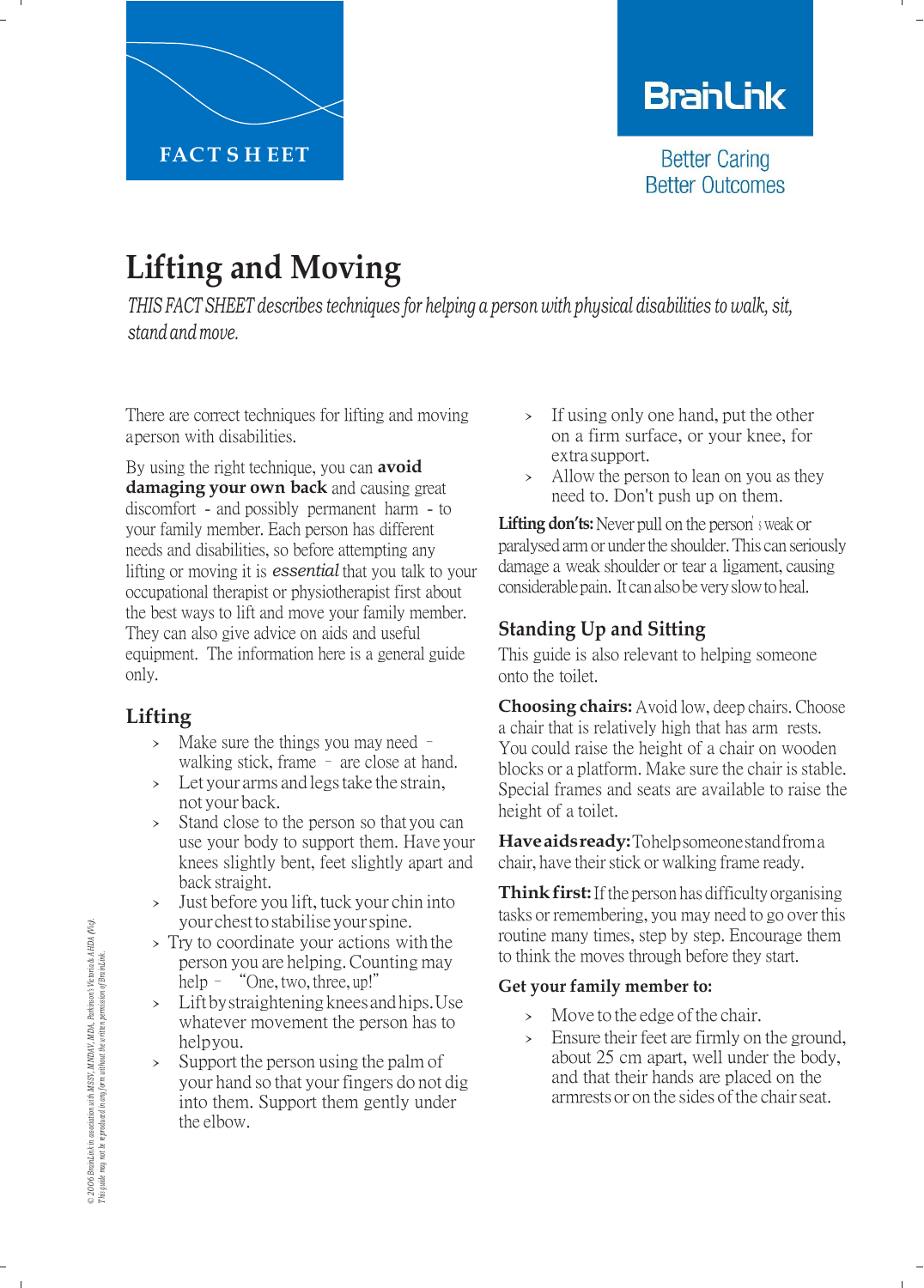

- › Get them to lean wellforward from their hips – "nose over toes" – and to press down on their feet, and forward and up on their arms. (See Fig. 1)
- Straighten the knees.
- › If the person is moving from wheelchair to toilet or to another chair, they will need to turn, then sit again. Stepping around, using small steps on the spot is safer than swivelling.
- > Before the person sits down, get them to stop in front of the chair and feel for the chair arms, placing one hand on each, before lowering themselves in a controlledway, bending slowly from the hips and knees.

#### **The carer must:**

- Use the lifting technique outlined earlier.
- › Help the person by supporting them underthe forearm, held close totheir trunk. (See Fig. 2)
- › Use your own foot to stop the person's foot from sliding forward as they stand.
- > Make sure the person is standing as straight as possible and is balanced before they take any steps.
- › It is usually easier for them to begin moving towards their stronger side, putting their strongest foot forward.



You could also use a Mayfield belt, a special belt available for lifting and moving people. Ask your physiotherapist or the Independent Living Centre

#### **Moving Back into a Chair**

Ask the person to lean forward then shift their buttocks backward. If the person needs help to slide the bottom backwards, hold underneath their buttocks or use a Mayfield belt.

#### **Getting out of Bed**

It is generally easiest to help the person to roll onto their better side first, then they can use their arm/s to push up into a sitting position. Then they, or the carer, can move their legs over the edge of the bed.

#### **Moving in Bed**

A firm mattress and satin sheets can help your family member to turn in bed.

- › Stand facing the direction they want to turn (let's say, the right side).
- Get them to turn their head to the right, stretch their left arm across their body towards the right edge of the bed, and cross the left leg over the right leg.
- › Put one knee on the bed behind the person's back. Keep your other leg, knee slightly bent, firmly on the floor.

Fig. 1 Fig. 2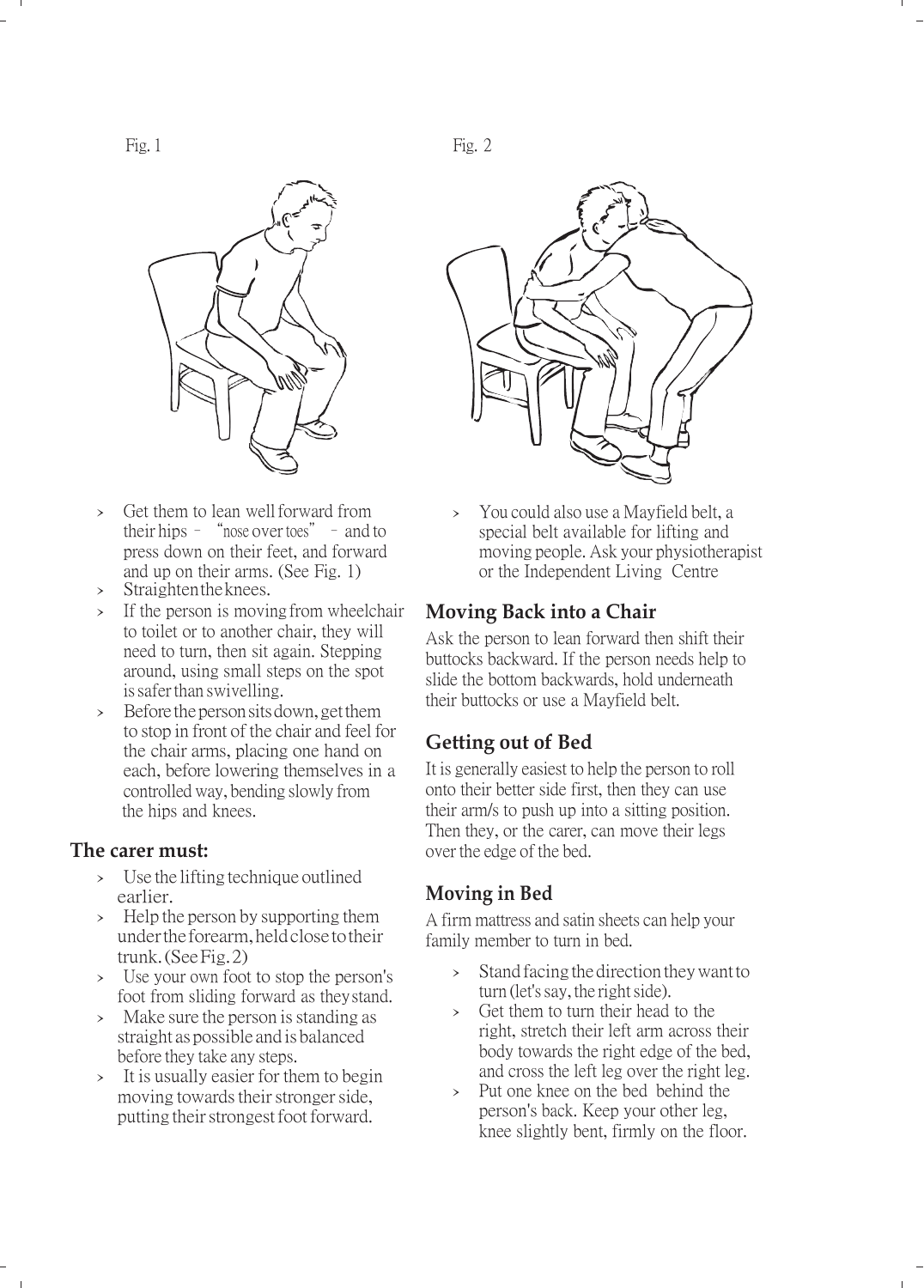

- › Put one hand under the person'<sup>s</sup> right shoulder and the other under their right hip. (See Fig. 3)
- › Leaning forwards, but keeping your back straight, turn the person onto their right side, straightening the leg you are standing on to help you lift.

#### **Help When Walking**

Practise walking with your family member under a therapist's supervision before trying it alone. A Mayfield belt can be used to support the person

- ask your therapist.
	- › A walking stick should always be held in the better hand.
	- › The person should move the walking stick or frame first, then the weaker leg, then the stronger leg.
	- › The helper should stand on theweaker side and should never pull on a weak arm. Support them gently under the elbow with the palm of your hand.
	- › Keep a watch on your family member's balance and fatigue levels.

#### **When Someone Falls**

Reduce the risk of falls by getting rid of loose rugs, turned up carpets, and loose-fitting slippers or shoes.

After a fall, make sure your family member is not hurting. Give them time to calm down and collect themselves before you start helping them to move.

- They must turn onto their side.
- > Then get onto their hands and knees. Assist them if necessary.
- > Crawl to a heavy piece of furniture (table, bench etc).
- › Placetheirgoodhandorbothhandson the table/bench.
- › Bringtheirbetterkneeupandplacethe footfirmlyonthefloor.
- Push up through the hand and straighten the knee to get into standing position.

If your family member is unable to get themselves up off the floor and you can't move them, make them comfortable by placing a pillow under their head and covering them with a blanket. Then contact someone for help – a neighbour, a relative or an ambulance if necessary.

## **Getting Up and Down Stairs**

Check with your physiotherapist for the method that best suits your family member. Some people find it easier to use a rail and step up with the better leg, then down with the weaker leg (or vice versa). Get the person to lean forward after stepping with the first leg. Some people prefer to go sideways.

### **Getting from Wheelchair to Car**

- › Placethewheelchairbesidethecarnextto the front seat. Have the front seat moved well back.
- › Makesurethechairbrakesareonandmove the footplates out.
- › Ifthepersonisusingasling,Mayfieldbelt orwalkingaid,make sure thattheyare in position.
- › Helpthepersontostandupasnotedearlier.
- > Support the person as best you can to step aroundtothecarseat.